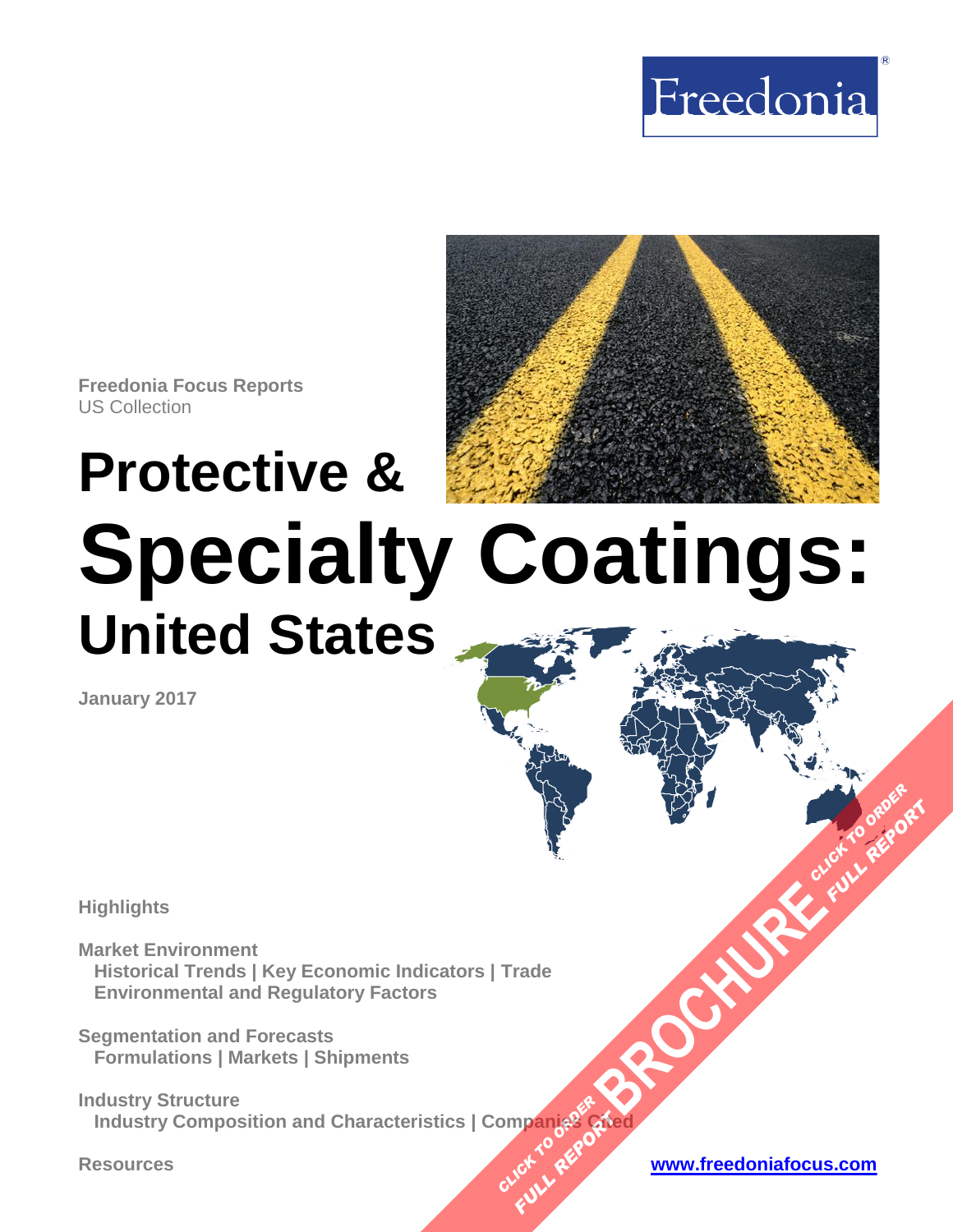## <span id="page-1-0"></span>ABOUT THIS REPORT

### Scope & Method

This report forecasts US protective and specialty coatings demand and shipments in gallons to 2020. Total demand is also forecasted to 2020 in US dollars at the manufacturers' level. Total demand in gallons is segmented by formulation in terms of:

- solvent-based
- water-based
- powder coatings
- radiation curable.

For the purposes of this report, powder coating volumes are converted from pounds to gallons using a conversion factor of five pounds per gallon.

Total demand in gallons is also segmented by market as follows:

- industrial maintenance
- automotive refinishing
- roads and bridges
- marine equipment
- other markets such as aerosol coatings.

To illustrate historical trends, total demand in volume and value terms and total shipments in volume terms are provided in annual series from 2005 to 2015; the various segments are reported at five-year intervals for 2010 and 2015.

This report quantifies trends in various measures of growth. Growth (or decline) expressed as an average annual growth rate (AAGR) is the least squares growth rate, which takes into account all available datapoints over a period. Growth calculated as a compound annual growth rate (CAGR) employs, by definition, only the first and last datapoints over a period. The CAGR is used to describe forecast growth, defined as the expected trend beginning in the base year and ending in the forecast year. Readers are encouraged to consider historical volatility when assessing particular annual values along the forecast trend, including in the forecast year.

Key macroeconomic indicators are also provided at five-year intervals with CAGRs for the years corresponding to other reported figures. Other various topics, including profiles of pertinent leading suppliers, are covered in this report. A full outline of report items by page is available in the [Table of Contents.](#page-3-0)

## Sources

*Protective & Specialty Coatings: United States* (FF35106) is based on *[Protective &](http://www.freedoniagroup.com/DocumentDetails.aspx?ReferrerId=FL-FOCUS&studyid=3496)*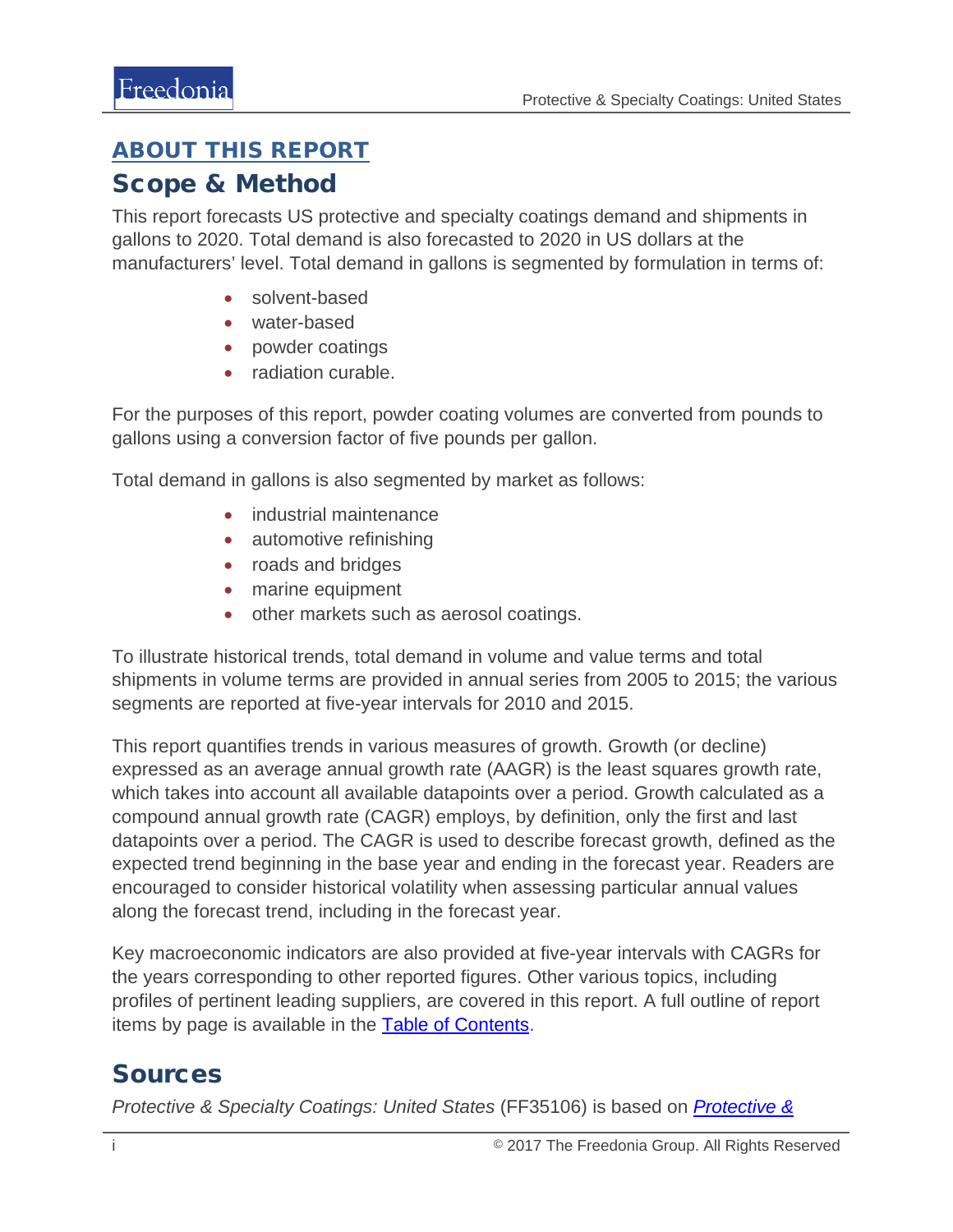*[Specialty Coatings Market in the US](http://www.freedoniagroup.com/DocumentDetails.aspx?ReferrerId=FL-FOCUS&studyid=3496)*, a comprehensive industry study published by The Freedonia Group in January 2017. Reported findings represent the synthesis and analysis of data from various primary, secondary, macroeconomic, and demographic sources including:

- firms participating in the industry, and their suppliers and customers
- government/public agencies
- national, regional, and international non-governmental organizations
- trade associations and their publications
- the business and trade press
- indicator forecasts by The Freedonia Group
- the findings of other industry studies by The Freedonia Group.

Specific sources and additional resources are listed in the **Resources** section of this publication for reference and to facilitate further research.

## Industry Codes

The topic of this report is related to the following industry codes:

| <b>NAICS/SCIAN 2007</b>                       |                                 | <b>SIC</b>                     |                                                              |
|-----------------------------------------------|---------------------------------|--------------------------------|--------------------------------------------------------------|
| North American Industry Classification System |                                 | <b>Standard Industry Codes</b> |                                                              |
| 325510                                        | Paint and Coating Manufacturing | 2851                           | Paints, Varnishes, Lacquers, Enamels,<br>and Allied Products |

# Copyright & Licensing

The full report is protected by copyright laws of the United States of America and international treaties. The entire contents of the publication are copyrighted by The Freedonia Group.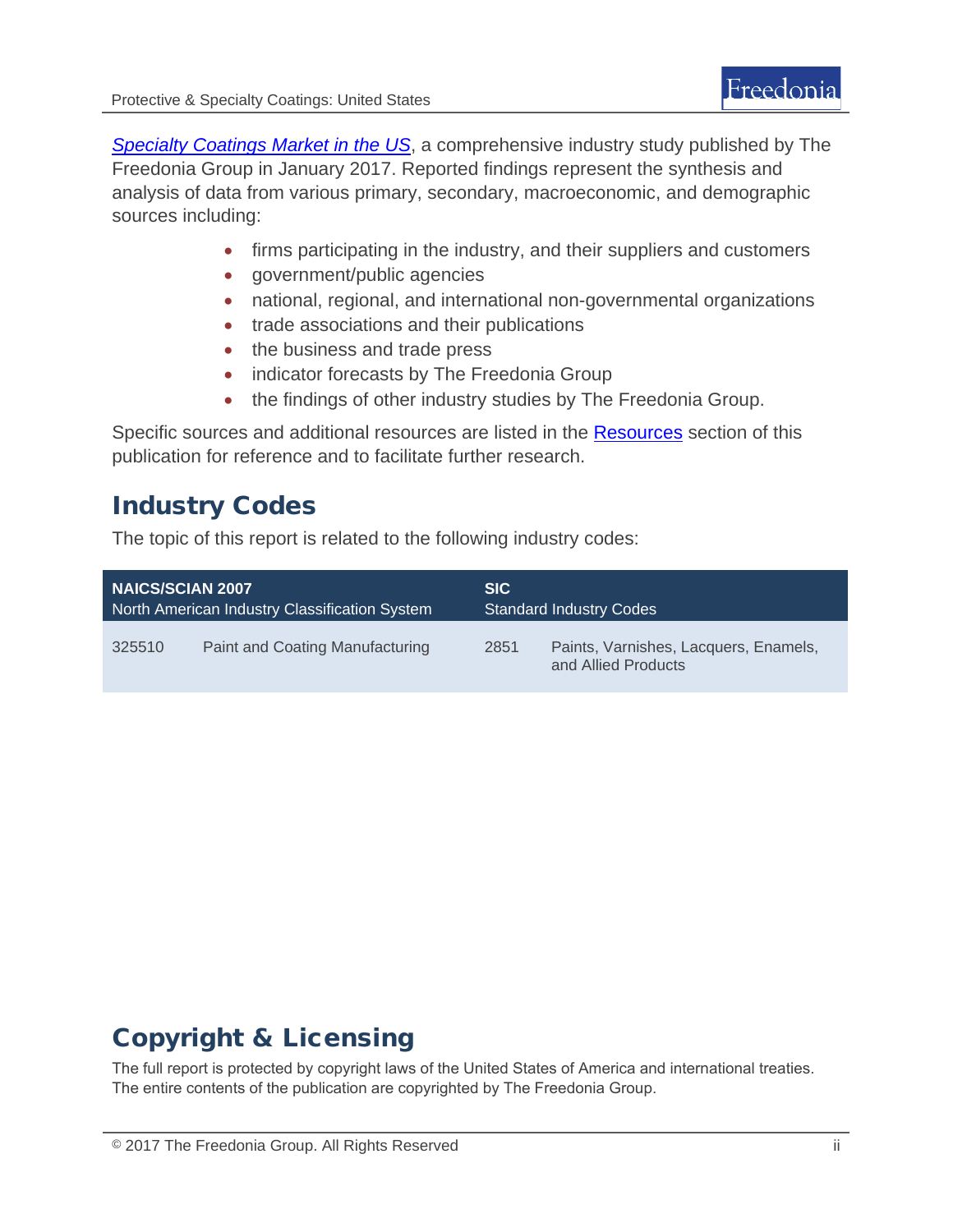# <span id="page-3-0"></span>**Table of Contents**

#### **Section**

| Chart 1   US Protective & Specialty Coatings Demand Trends, 2005-2015 (mil gal)<br>Table 1   Key Indicators for US Protec & Spec Coatings Demand; 2010, 2015, 2020 (2009US\$ bil)3  |  |
|-------------------------------------------------------------------------------------------------------------------------------------------------------------------------------------|--|
| Chart 2   US Protective & Specialty Coatings Trade; 2005, 2010, 2015, 2020 (mil gal) 4                                                                                              |  |
| Chart 3   US Protective & Specialty Coatings Demand by Formula; 2010, 2015, 2020 (mil gal)  8                                                                                       |  |
|                                                                                                                                                                                     |  |
| Chart 5   US Protective & Specialty Coatings Demand by Formula Share; 2010, 2015, 2020 (%) 12                                                                                       |  |
| Chart 6   US Protective & Specialty Coatings Demand by Market; 2010, 2015, 2020 (mil gal)  13                                                                                       |  |
|                                                                                                                                                                                     |  |
| Chart 7   US Protective & Specialty Coatings Demand by Market Share; 2010, 2015, 2020 (%)24<br>Chart 8   US Protective & Specialty Coatings Shipments; 2005-2015, 2020 (mil gal) 25 |  |
| Chart 9   US Protective & Specialty Coatings Market Share by Supplier, 201526                                                                                                       |  |
|                                                                                                                                                                                     |  |
|                                                                                                                                                                                     |  |

To return here, click on any Freedonia logo or the Table of Contents link in report footers.<br>PDF bookmarks are also available for navigation.